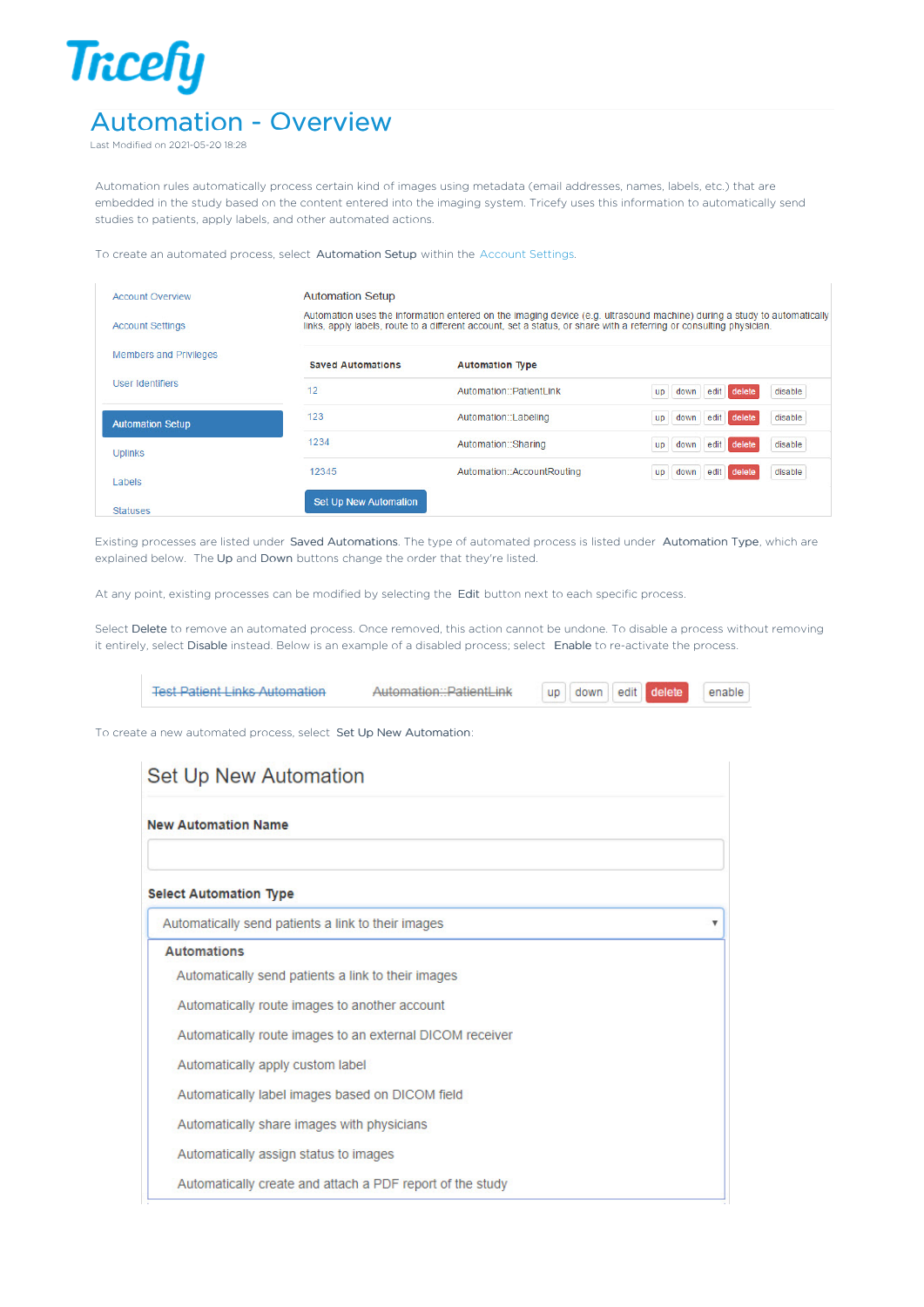

First, type a name into the New Automation Name field. This name should describe the intended automatic process.

Next, choose a process from the Select Automation Type drop-down menu. Additional instructions for each automation type are linked at the end of this article.

- Automatically send patients a link to their images: This option scans DICOM fields for contact information (email addresses and phone numbers) to send a patient link.
- Automatically route images to another account: This option allows physicians working with multiple Tricefy accounts to route study images to the appropriate account.
- Automatically route images to an external DICOM receiver: This option routes exams to the external DICOM receiver that was prompted during Uplink installation.
- Automatically apply custom label: This option labels studies with the content of your choosing
- Automatically label images based on DICOM field: This option labels study images based on content entered into the imaging system during the exam
- Automatically share images with physicians: This options scans DICOM fields for contact information of other physicians, such as a referring physician, to share study images.
- Automatically assign status to images: This option applies a status to a study based on specified conditions.
- Automatically create and Attach a PDF report of the Study: This option auto-generates a compilation of study images into a PDF with a summary cover page

If your clinic uses Tricefy through an EMR, such as Allscripts or athenaheath, select one the appropriate process under Integrations.

Select Automatically Generate Outbound HL7 Message if your EMR is listed

Select the Create Rule button to create the automated process; the system displays a configuration screen. Except for integrations, automated processes are triggered by conditions specified on this screen.

## Triggering Events and Conditions

Every automation rule requires three things:

| <b>Name</b>                                                    |   |
|----------------------------------------------------------------|---|
| Something that identifies what kind of automation is performed |   |
| <b>Triggering Event?</b>                                       |   |
| After new file is stored                                       | v |
| When should this automation occur?                             |   |
| Add new condition                                              |   |

- Name: To identify each automatic process
- Triggering Event: What makes the automation occur
	- Some automations can only occur after the file is stored (such as sending to patients)
	- Other automations allow you to run the process before or after the file is stored, or when the status has been changed. \*\*\*
- Conditions: When the automated process should run, such as when a certain ultrasound system is used or when a specific operator performs an exam
	- To add a condition, selectAdd new Condition

\*\*\* If selecting Study Status Changed as the triggering event, it is recommended to include a Study condition (to specify what the new status should be in order to trigger the automation. Not adding a condition will trigger the event any time the status is changed).